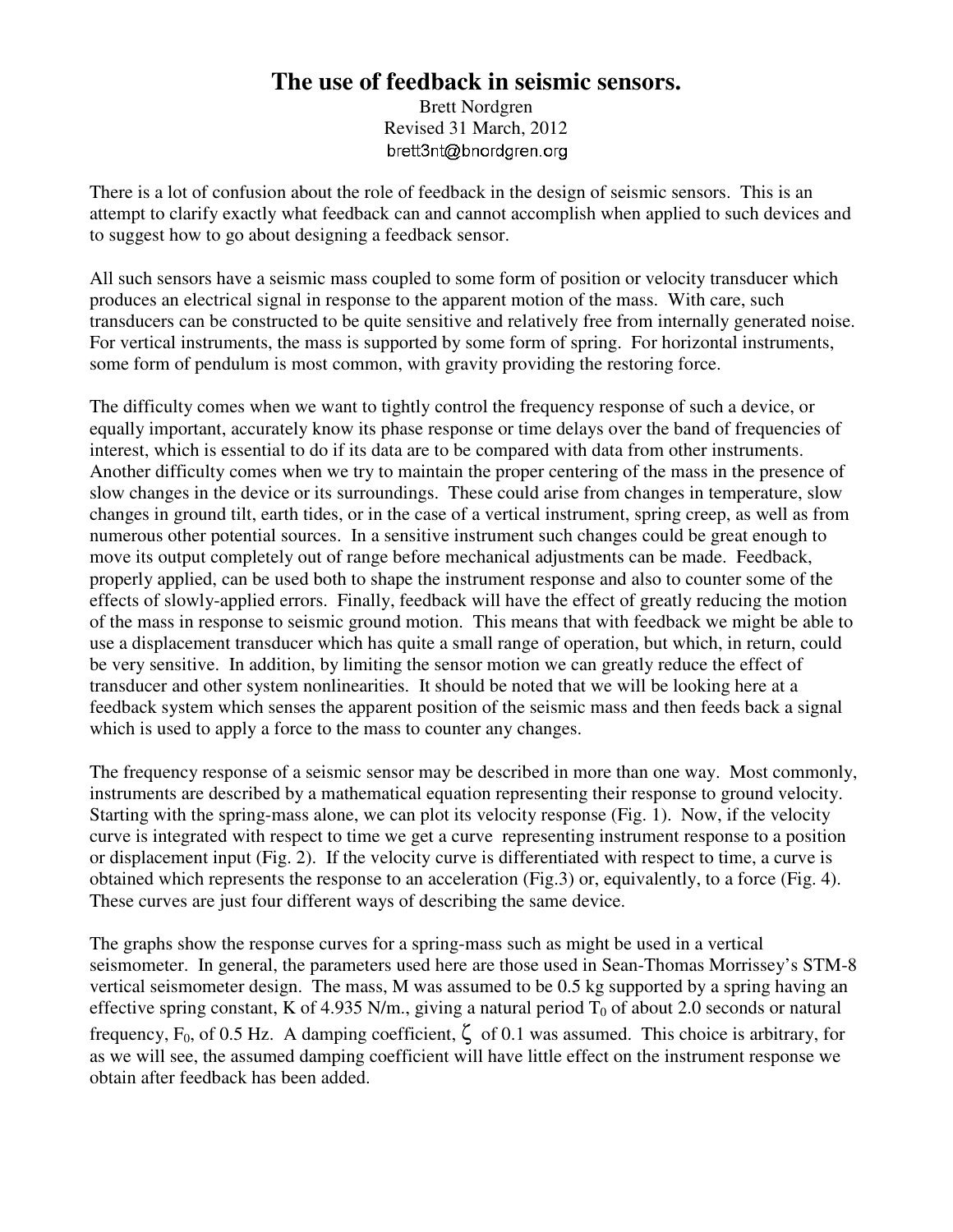

For ground motion described by velocity, the displacement of the spring-mass reaches a peak at 0.5Hz, and falls on either side of that frequency. With a little more damping, this could become the basis for a respectable narrow-band velocity sensor, centered at 0.5 Hz.



A position sensor attached to the mass, would see essentially 100% of ground displacement frequency components above 1Hz. For components below 0.5Hz, the response falls rapidly with decreasing frequency, being down to about 4% at 0.1Hz.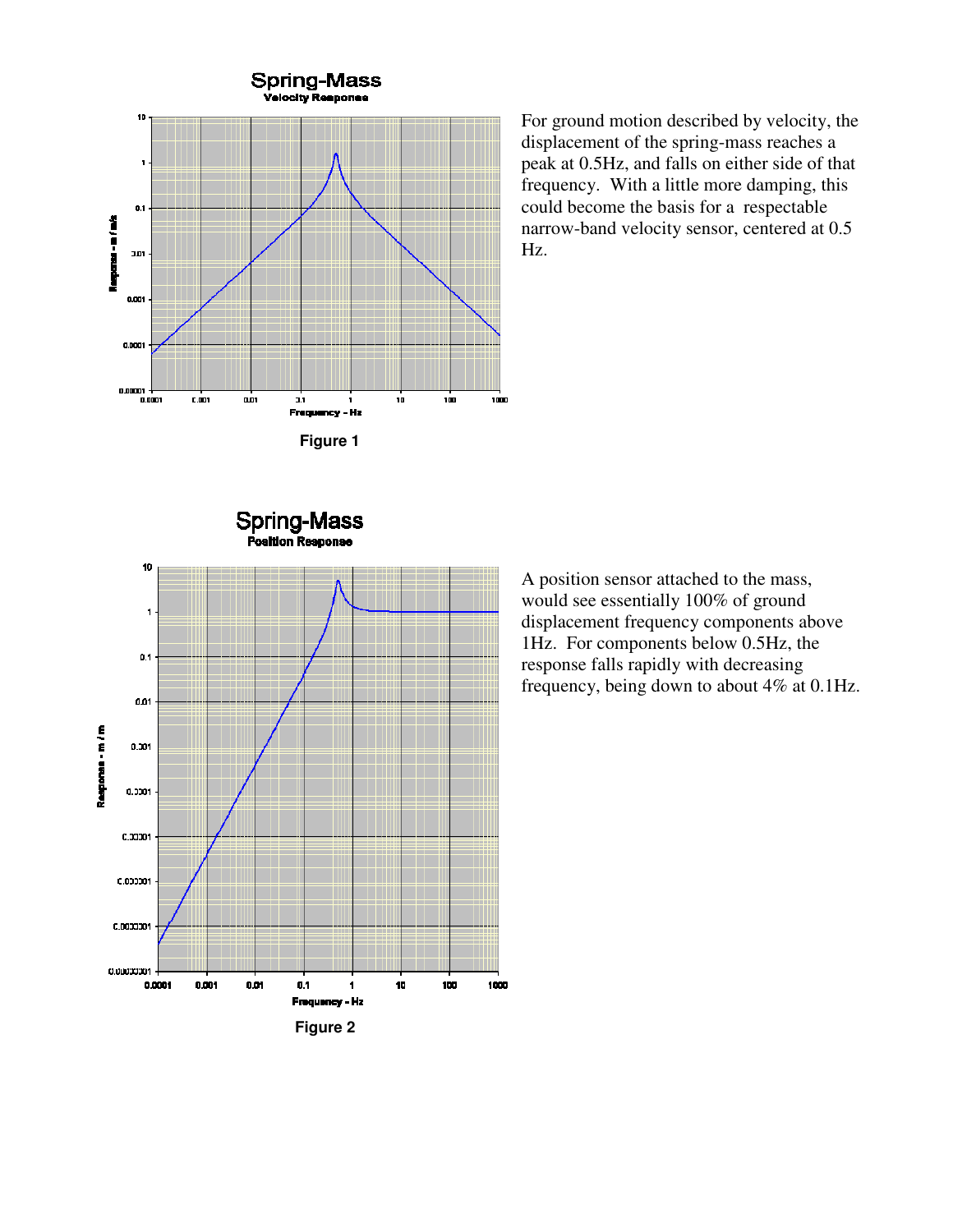



For ground motions described as accelerations, at low frequencies the response is constant, a little over 0.1 meter /  $m/sec<sup>2</sup>$ .

To see where that comes from, we can recognize that at low frequencies, the spring-mass response is a function of the spring characteristic as it responds to a slowly varying acceleration force on the mass. We can use the relationship F=MA and the definition of our spring constant F=KX to derive X/A which is what we are plotting here. At low frequencies, the response is constant, equal to M/K, or 0.5kg/4.935  $N/m = 0.1013$  m / m/sec<sup>2</sup>.

If we want to examine the spring-mass response to a force, we see that the response curve is similar to that for acceleration, and is related to it by simply having been divided by the mass, 0.5kg. At low frequencies, the response is a constant 0.2026 m/N. Note that this is simply the reciprocal of the spring constant of 4.935 N/m.

In the above example let us look at the effect of a small, slow, temperature change on the spring. If the temperature of a steel spring increases by 1deg C, its spring constant will decrease by about 0.02% The mass exerts a steady force of  $0.5\text{Kg}$  x ~0.9802 m/sec<sup>2</sup>  $= 0.490N$  which is exactly balanced by the spring. A 0.02% reduction in K will result in motion of -0.49N/0.4935 N/m x 0.02% or roughly -0.2mm. By seismometer standards, this is a rather large motion, and a temperature change of only a few degrees might even challenge the range of the displacement sensor. The problem with the system described here, is that its response to an error-induced force, even one applied extremely slowly, is rather large.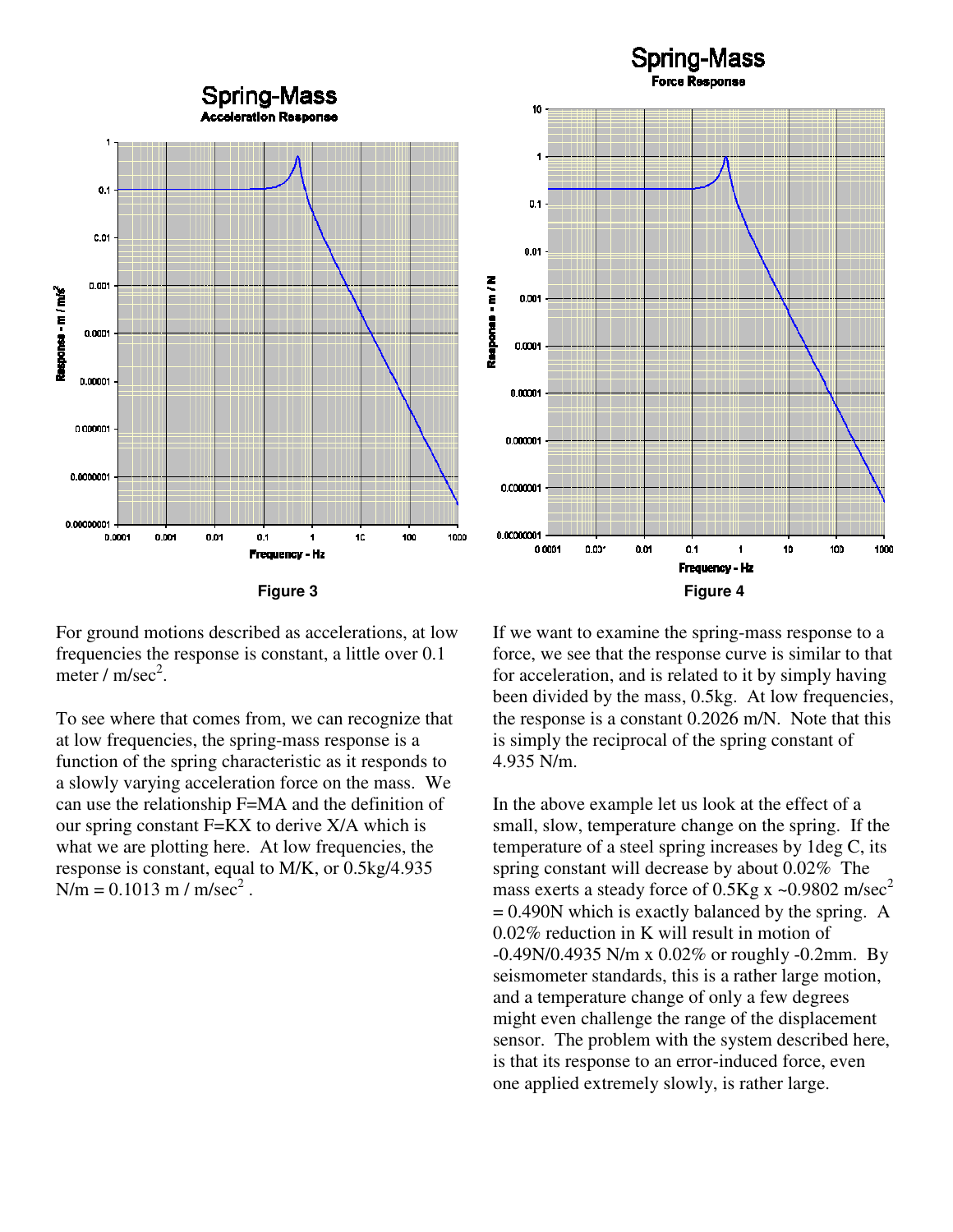#### **How can feedback help?**

It was said above that the purpose of adding feedback will be to shape the frequency response of the instrument. First, we observe that feedback can not affect the size of the error-induced signals by themselves. For example it can not affect only the force-error resulting from the 0.02%/°C decrease in the spring constant. However feedback *can* be used to shape the frequency response of our instrument. If we could use feedback to cause the instrument's response to *any* force to fall toward zero as one approached zero frequency, then its response to a slowly applied error force would also approach zero. In such a case, a *sufficiently slow* change in the spring force would not move the mass position (much) and would not show up in the output. This then changes our design problem, from one of largely eliminating errors to one of just controlling the rate of change of each error to make it sufficiently slow**—**possibly an easier task.

Looked at another way, if we can set a lower limit to the seismic frequencies which we want to detect, we can use feedback to reduce the instrument's response to *both* seismic and internal "noise" inputs which are below that frequency. Conversely, for frequencies which are within the frequency band we want to observe, the ratio of seismic signal to instrument noise will never be changed by adding feedback.

#### **Shaping the response:**

The application of feedback can be thought of as working to carve away the initial sensor response until it matches the shape we desire. This process can be likened to what was reportedly said by the sculptor, Michelangelo. When asked how he proposed to sculpt an angel out of a large block of marble, his annoyed reply was something like "It's extremely simple, I will just remove everything that's not the angel." Similarly, feedback simply carves away everything that's not the response we want. In any case, the application of feedback generally acts to *reduce* the sensitivity of the initial device, just as the marble boulder must be reduced to make the angel. It should be noted that obtaining the sensitivity we need to start with is not difficult, as amplifier devices with high gain are easily obtained. The practical challenge will be to maintain low noise.



**Spring-Mass + Sensor Velocity Response** 

> We will start by attaching a position transducer to the mass and connecting its output to an amplifier. This provides a voltage signal which builds up the velocity response and gives us something to start carving on. The gain factor we choose for the amplifier will depend, first, on the midfrequency velocity response we want to obtain in the final design, and, second, on the high-end frequency where we want the instrument response to begin to fall off. Assuming we want to get a mid-band velocity sensitivity of 1640 Volts/ meter/sec with a high-frequency rolloff of 35.91Hz (both from the STM-8) we will need to design the sensor gain to be 1640 x 35.91 x

 $2\pi$  = 370000 V/m, which value is assumed here to be constant at all frequencies of interest. (Though in practice it will not be at the highest frequencies.)

**Figure 5**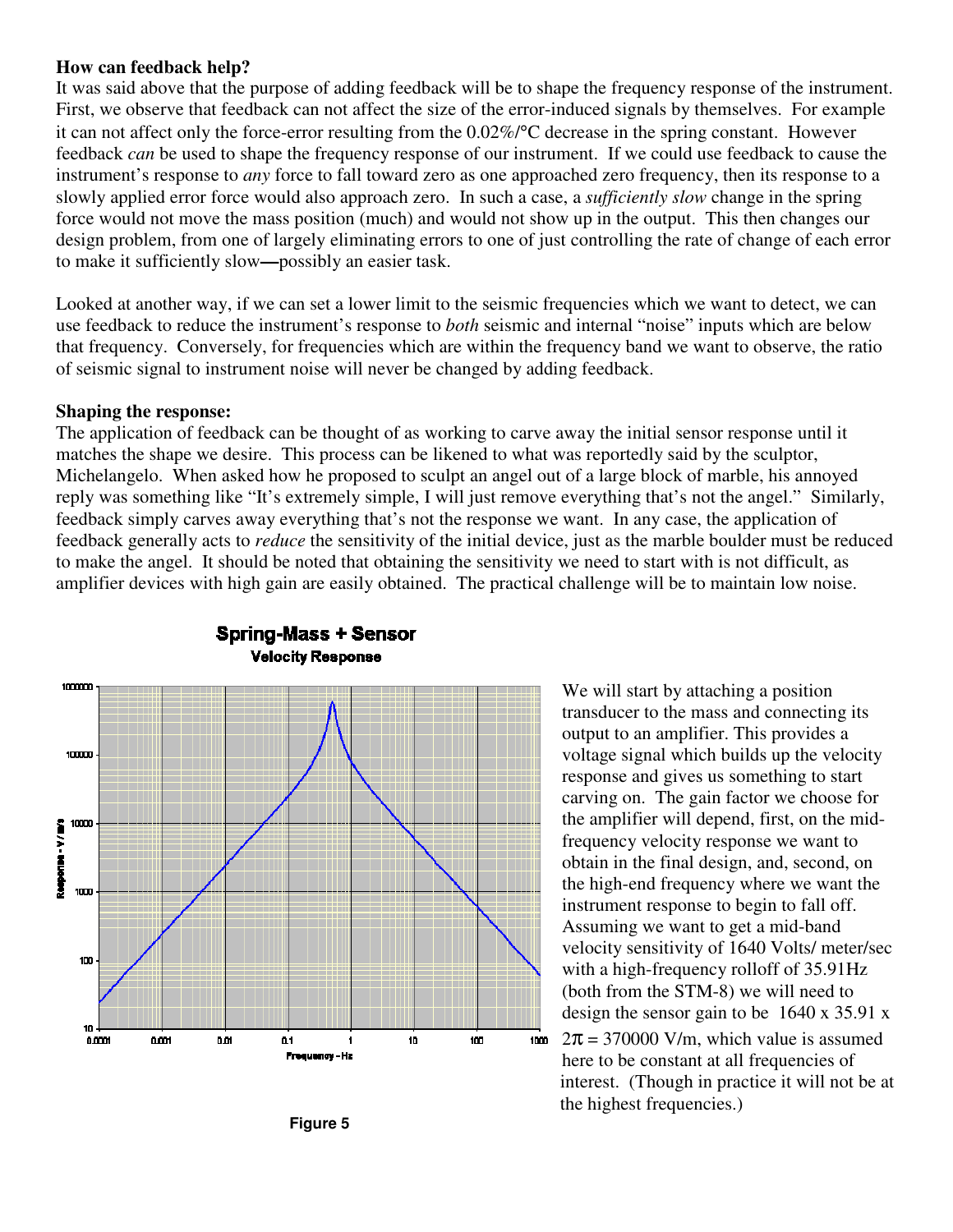#### **Now comes the feedback:**

We can now add a force-feedback coil, having the force-constant of the STM-8 of 12.98 N/A. Then, we select the derivative-feedback capacitor to achieve the mid-band velocity sensitivity we want. The capacitor value in Farads will be = Mass / (Desired sensitivity x force-constant) Again, using the STM-8 numbers,

 $C_d = 0.5Kg = 24.1E-6 \text{ Fd or } 24.1 \mu F$ 1640V/ m/sec x 12.653 N/A







**Figure 7** 

Adding derivative feedback has carved away the top of the original (light blue) velocity response to give a flat response curve at 1640 V / m/s from about 0.007 Hz to 35.9 Hz.

We also can see that the assumed damping factor for the original spring-mass really doesn't matter once the derivative feedback has carved down the response. The spring-mass damping could have been much smaller (higher peak) or much greater (more rounded peak) and the Velocity Response curve with derivative feedback would still look exactly the same.

From here on, the right, high-frequency, shoulder of the response curve will be left alone. As you go above 35.9 Hz the effect of the feedback disappears, leaving just the original spring-mass response.

But we *will* be carving on the low-frequency shoulder by adding an integrator branch to the feedback path. In the STM-8, the integrator is approximated by an R-C circuit,  $2.0M\Omega$  - 40.2µf. This R-C is followed by a unity-gain buffer amplifier, which feeds a scaling resistor  $R_I =$  $107$ kΩ which determines the strength of the integral feedback. As with all R-C integrator approximations, this one only integrates at frequencies above its low frequency corner, here located at  $1/(2\pi RC) = 0.00198$  Hz. Below that frequency the integrator branch acts as proportional feedback. We see that after adding the integrator the low-frequency corner of the velocity response has moved slightly higher, to 0.011Hz, and also there is now a modest peak at that frequency. The peak is due to an electrical resonance created where the derivative and integral feedback branches interact.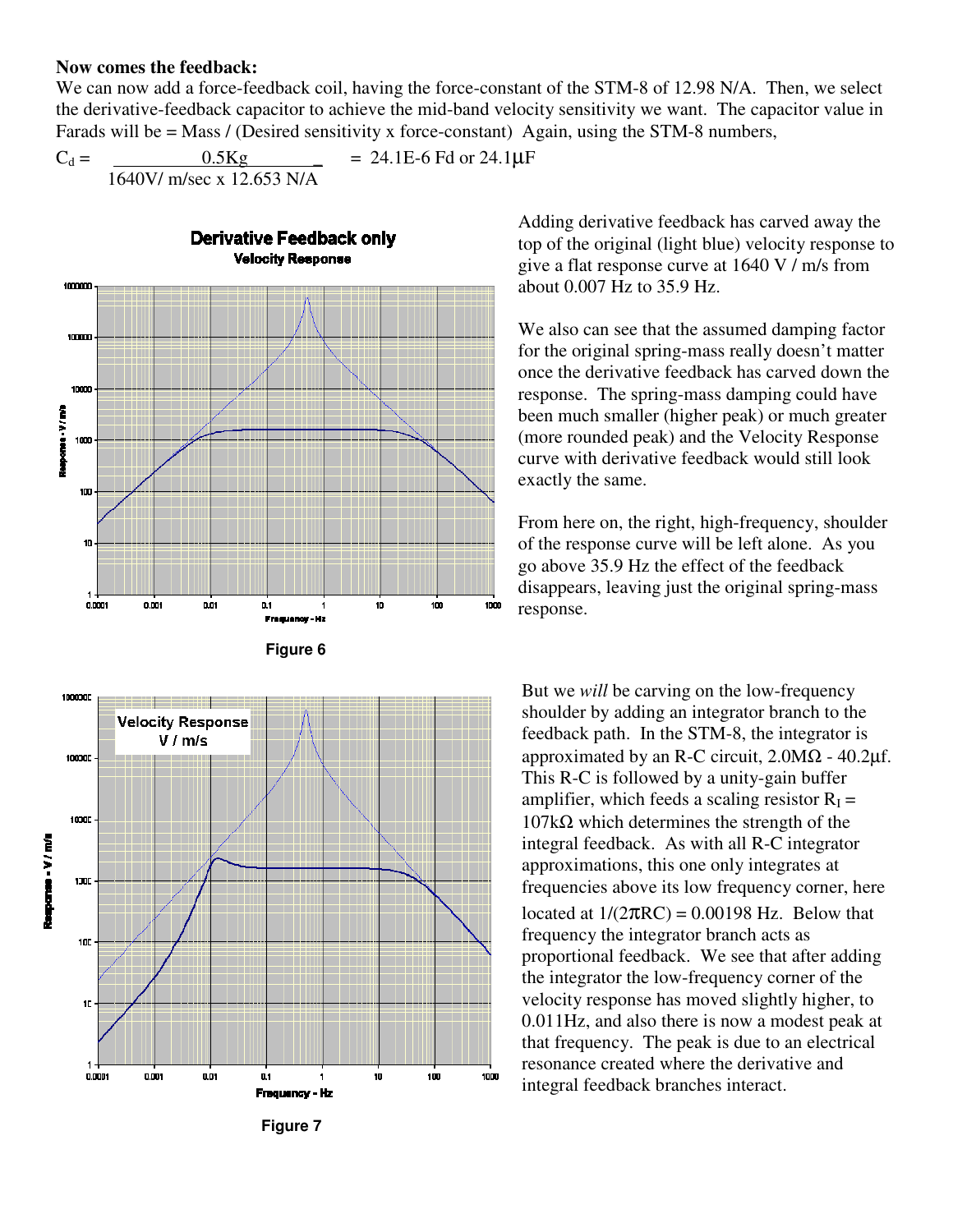

It may also be helpful to look at what we now have with respect to the force response. At frequencies below 0.01 Hz, the integrator reduces the force response, so that below 0.001 Hz it has been reduced from about 75,000 V/N down to 7,600 V/N, which means that the instrument is almost 10 times less sensitive to slowly applied forces than it was without the integral feedback. Ideally we would like the force response to continue to fall with decreasing frequency, so that at DC its sensitivity to all forces, including error-induced forces, approaches zero. This requires designing an integrator which continues to be effective at ever lower frequencies. To do that would likely require significant change to the integrator circuit design, along with the use of a better quality (polypropylene) integrating capacitor.





Now, to clean up the bump at 0.014Hz in the velocity response, we will add a bit of proportional feedback. This adds damping to the resonance introduced by the integralderivative feedback combination. Here the proportional feedback resistor,  $R<sub>P</sub>$  is 750k, slightly larger (less feedback) than the 561k used in the STM-8, but 750k gives a better (sharper) shape to the Velocity Response lowfrequency rolloff.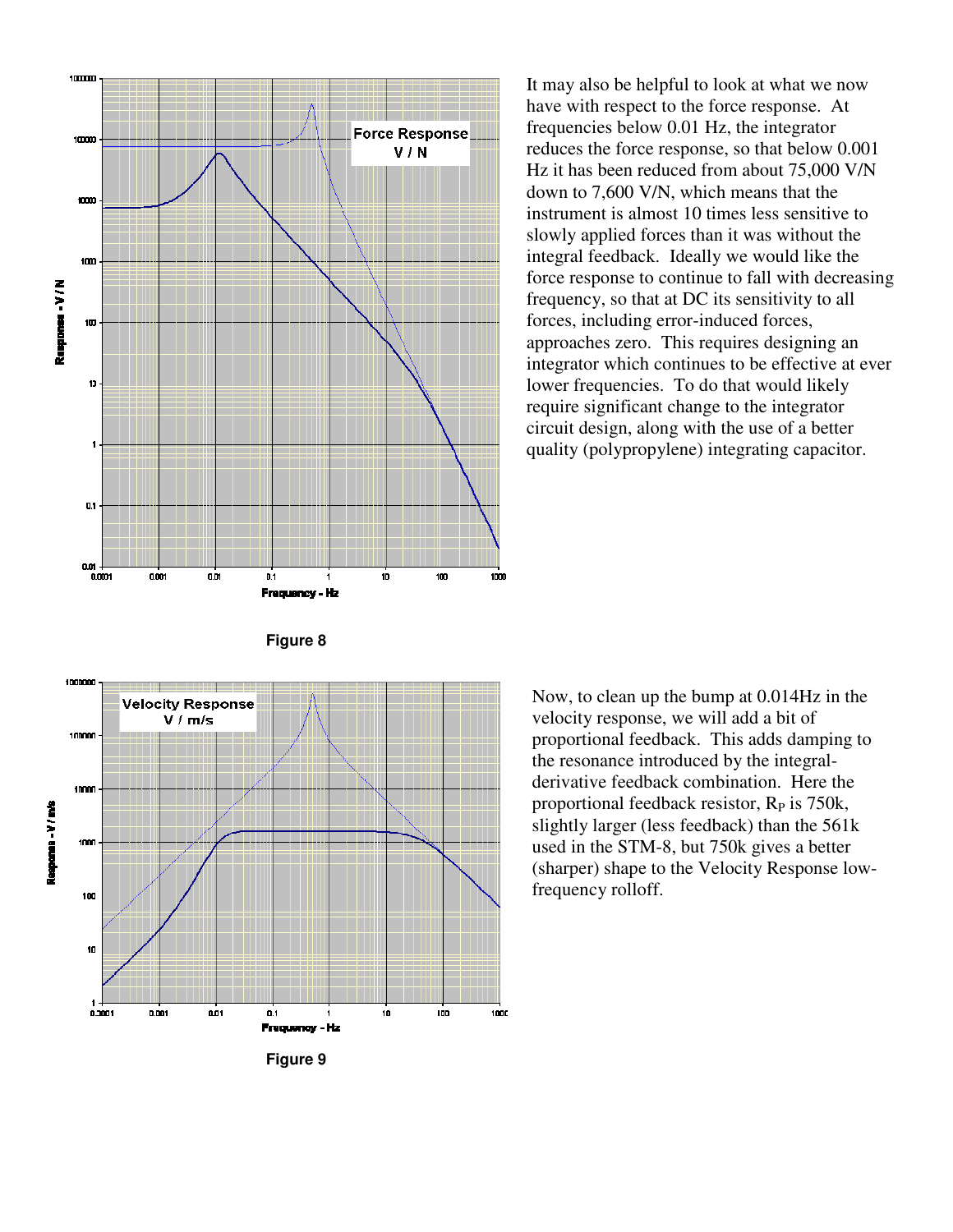### **Dealing with the lowest frequencies:**

What we have designed so far still has a substantial compliance to slowly applied forces  $(6,738)$ V/N or ~18 mm/N). Ideally, we would want the force response to approach zero for forces which were applied infinitely slowly.

The velocity responses of most commercial broad-band seismometers are described as having two (or even three) s-plane zeros at zero frequency. Two or more zeros at zero in the velocity response implies that the instrument's response to any force is zero at zero frequency. We would like this to be true in our design also.

Having two zeros at zero means that the low end of the velocity response curve continuously falls, by a factor of 100 for each decade decrease in frequency, commonly described as 40db per decade. Our curve does so, but only down to about 0.002Hz. It only has one zero at zero. Instead, we would like to see the 40db per decade slope continue down indefinitely far.

#### **Hiding the drift:**

There are two approaches to achieving this. As is done in the STM-8, we can make the instrument *appear* to not respond to zero-frequency forces. To do that, we can add a high-pass filter to the instrument output, set to cut off below 0.002Hz, designed to be complementary to the low frequency break in the velocity response near 0.002Hz. This is the cosmetic approach. A voltmeter on the filter output will not register any significant response to a very slowly applied force. However, when using this approach, the spring-mass will still be moved, by 18 mm per Newton, and could still be pushed entirely out of its sensor range in response to a rather small but steady error force.

#### **Building a better integrator:**

The second approach is to modify the low end frequency response as before, but to do it, instead, by modifying the feedback loop. Then the system will truly be able to resist slow forces. To do this requires that the low-frequency corner of the integrator branch be made as low as possible. There is a limit to how far one can go, but perhaps even 0.8 µHz might be possible using the best quality polypropylene capacitors (200,000 sec. leakage time-constant) along with a very good (very low input current) op-amp. If we design the integrator to work down to 10 µHz, the DC force compliance of our design could be reduced to 0.12 mm/N. That means that a force of 0.1 N would only move the mass by 0.012mm.

But not really. The dynamic range of the feedback paths, particularly the integrator, would have to be much greater. To resist 1/10 N you would need to supply almost 8 ma to the feedback coil. The integrator branch would need to be able to supply this current, but in the original design it can only provide a few tens of microamperes. Some form of buffer current-amplifier would need to be added in order to take advantage of the better integrator.

A promising alternative approach to creating a very low frequency integrator might be to do the integration digitally, followed by a D/A converter to provide the integral feedback signal. This approach is being investigated further.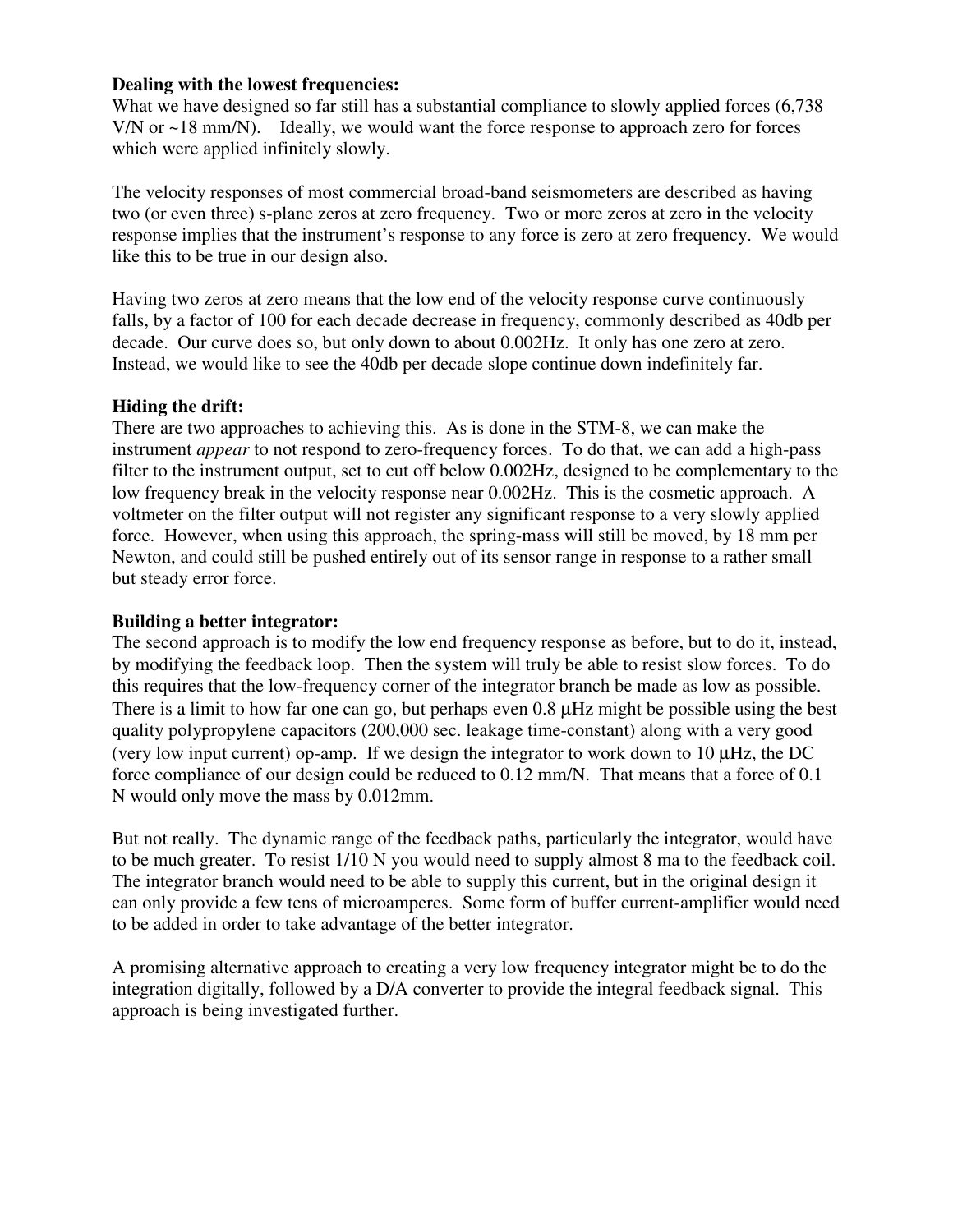### **How strong is the feedback?**

We should start by addressing the two questions, how do you define feedback strength, and why does it matter? Feedback strength varies with frequency, and at any particular frequency it is defined by the "loop gain". Loop gain is closely related to how deeply we have carved down into the original Spring-Mass+transducer+amplifier response to arrive at our feedback-controlled response. In Figure 9, at 0.01 Hz, for example, the loop gain is directly related to the vertical distance between the dark blue curve and the original light blue one. Since this is a log graph, that distance represents a ratio, which at 0.01 Hz is about 2.62:1. The loop gain equals the ratio–1, so at 0.01 Hz it equals 1.62.

The main purpose of using feedback is to create a device whose response depends entirely on the Proportional, Integral and Derivative feedback branches and not at all on the characteristics of the spring-mass, position transducer and amplifier, on the assumption that the feedback branches can be designed to be much more accurate, linear and noise-free than the original device without feedback. Loop gain determines to what degree the feedback branches are in control. If, at a particular frequency, we want the instrument response to be 99% determined by the feedback branches and only 1% by the original spring-mass and transducer, the loop gain there would need to be 100. Feedback designers generally are happy when they can work with loop gains of 100 or more. And this is also a justification for our wanting to carve on the lower frequency shoulder of the original response. By carving deeply we assure that the resulting performance at the lowest frequencies is dominated by the feedback elements and not the sensor and spring with their nonlinearities and noise. Curiously, here is an improvement which does not depend on the frequency response curve which we have carved out with feedback, but rather on the size of the block we started carving on. By using high transducer gain at the lower frequencies we can improve the force-noise rejection at those frequencies without affecting the instrument response.

I would note that in the STM-8 as designed, the loop gain is not adequate in the 0.001 to 0.06Hz region, throughout which it is below 10 and at places, below 2. A possible cure would be to add some additional gain, perhaps 70, to the transducer amplifier over the frequency range from DC up to about 0.015Hz, and from there arrange for the added gain to fall back to unity by 1Hz. If you do that, along with using the better integrator described above, the compliance at 10uHz drops down to 1655 nm per Newton. So, if a steady force was applied to the boom, it would soon manage to return to almost precisely the same level as before the force.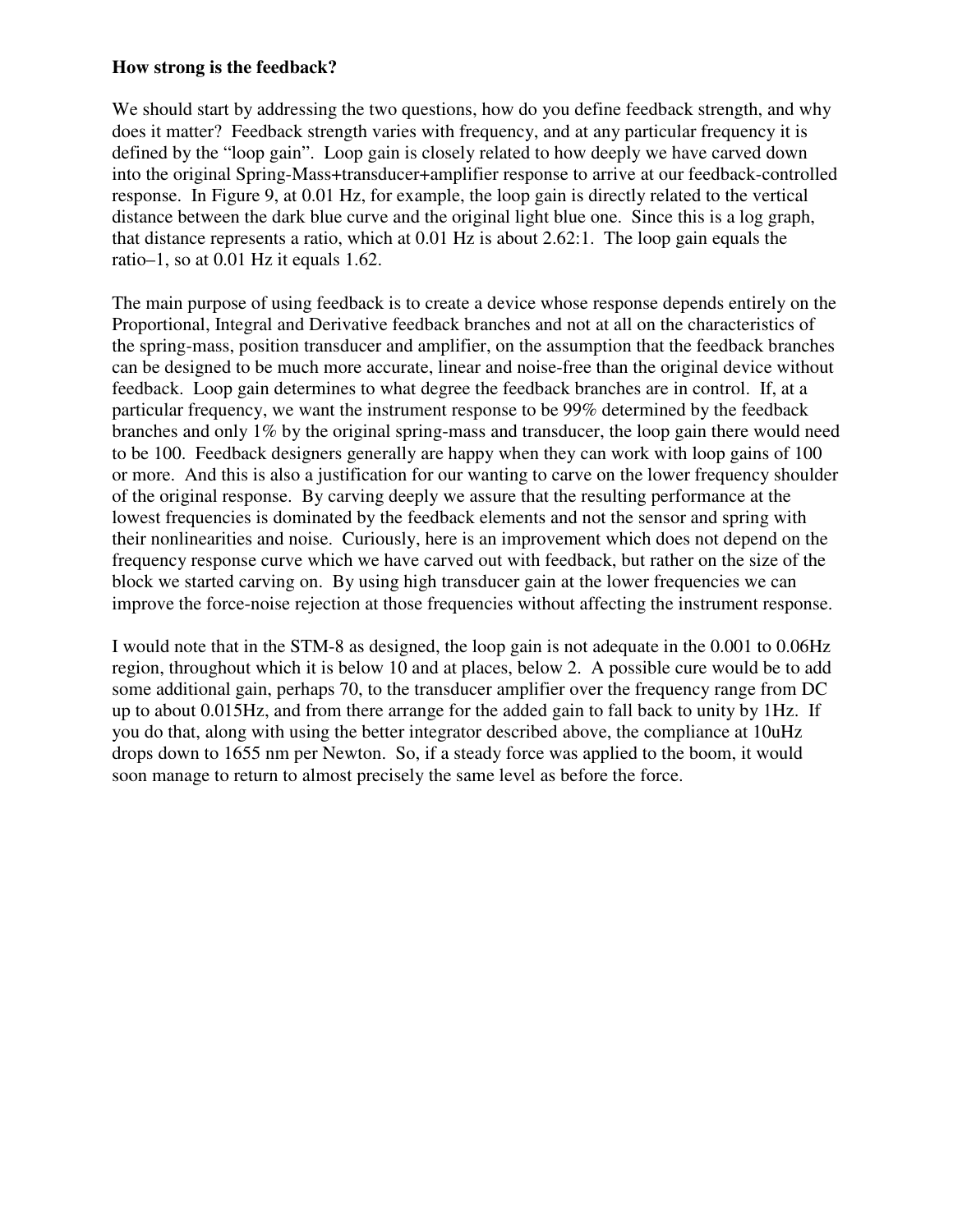#### **Overdamping the spring-mass:**

As an experiment, let us see what the velocity response of the spring-mass, transducer, amplifier combination looks like if we add some serious mechanical damping without using any feedback. Doing something like this has been discussed elsewhere in connection with broadening the frequency response of a geophone, but here we will try it with the STM-8 spring-mass.



The damping we want to add will be velocity damping, in which the damping force is proportional to the velocity of the mass.

Without using any feedback, here we have applied damping of 117.7 N/ m/s, which is equivalent to a damping factor,  $\zeta = 37.48$ 

**Derivative Feedback only** 



This is the velocity response as before, using only derivative feedback. The response curve is essentially identical to the velocity response obtained when we simply overdamped the spring mass, without adding any feedback.

The point here is that when we sense the displacement of the mass and convert it to a voltage, then differentiate that voltage to create a current proportional to velocity and finally use that current to apply a force to the mass to oppose its motion, we are achieving exactly the same thing as mechanical velocity damping. Our derivative feedback branch is nothing more than a big velocity damper.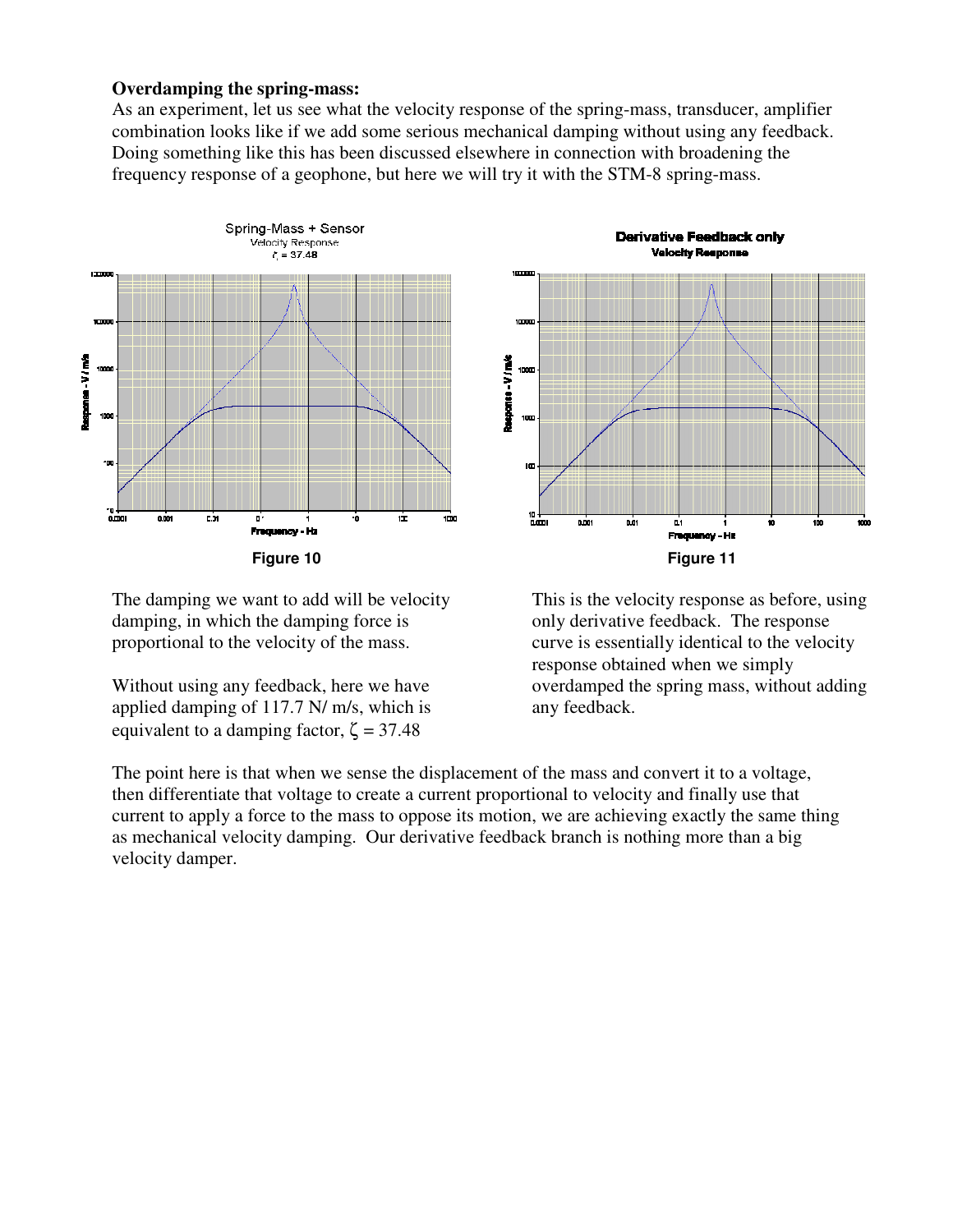Now for some math:

Using the parameters from S-T Morrissey's STM-8 vertical:

| $M$ – seismic mass                             | $0.5$ kg              |
|------------------------------------------------|-----------------------|
| $K$ – spring constant                          | 4.935 Newtons/meter   |
| $\zeta$ – spring-mass damping factor (assumed) | $= 0.1$               |
| $r$ – displacement transducer sensitivity      | 37000 Volts/meter*    |
| $G_n$ – feedback coil force constant           | 12.653 Newtons/Ampere |
| $C_d$ – derivative feedback capacitor          | $24.1 \mu Fd$         |
| $R_p$ – proportional feedback resistor         | $561K\Omega*$         |
| $R_I$ – integrator scaling resistor            | $107K\Omega*$         |
| $\tau_{I}$ – integrator time constant          | 80.4 seconds*         |
| $V / dx/dt$ – instrument velocity sensitivity  | $1640$ V / m/s        |

\* Values from the original design which were later changed to improve performance.

# **Damping:**

Three approaches can be used to mathematically define the damping of the spring-mass.

The first is the mechanical damping coefficient R, with units of Newtons / meter/second.

Alternatively, the damping can be described by a dimensionless damping factor, sometimes called the damping ratio, here represented by the Greek letter zeta, ζ.

Another dimensionless measure of damping, the quality factor, Q, is most commonly used in connection with resonant electrical circuits.

These are related to each other as follows:

R, the mechanical velocity damping term – Newtons / m/s

| $\zeta$ , the damping factor – dimensionless = |     | R<br>$2\sqrt{(MK)}$ | $=$ R<br>$2M\omega_0$ | $=$ R $\omega_0$ =<br>2K | 20 |
|------------------------------------------------|-----|---------------------|-----------------------|--------------------------|----|
| $Q$ , the quality factor – dimensionless       | $=$ | $\sqrt{\text{MK}}$  | $R\omega_0$           | $= K = M\omega_0$        |    |
|                                                |     |                     |                       |                          |    |

where the natural frequency,  $\omega_0 = \sqrt{(K/M)}$ 

Frequency constants:

 $f_0$  – Hz the natural frequency of the spring-mass = 0.5 Hz (sec<sup>-1</sup>)  $\omega_0$  – Natural frequency - radians per sec, or just sec<sup>-1</sup> =  $2\pi f_0$  = 3.1416 sec<sup>-1</sup>

Frequency variables  $f - cycles/sec$ , Hz or just  $sec^{-1}$ ω – Radians per sec or sec<sup>-1</sup> =  $2πf$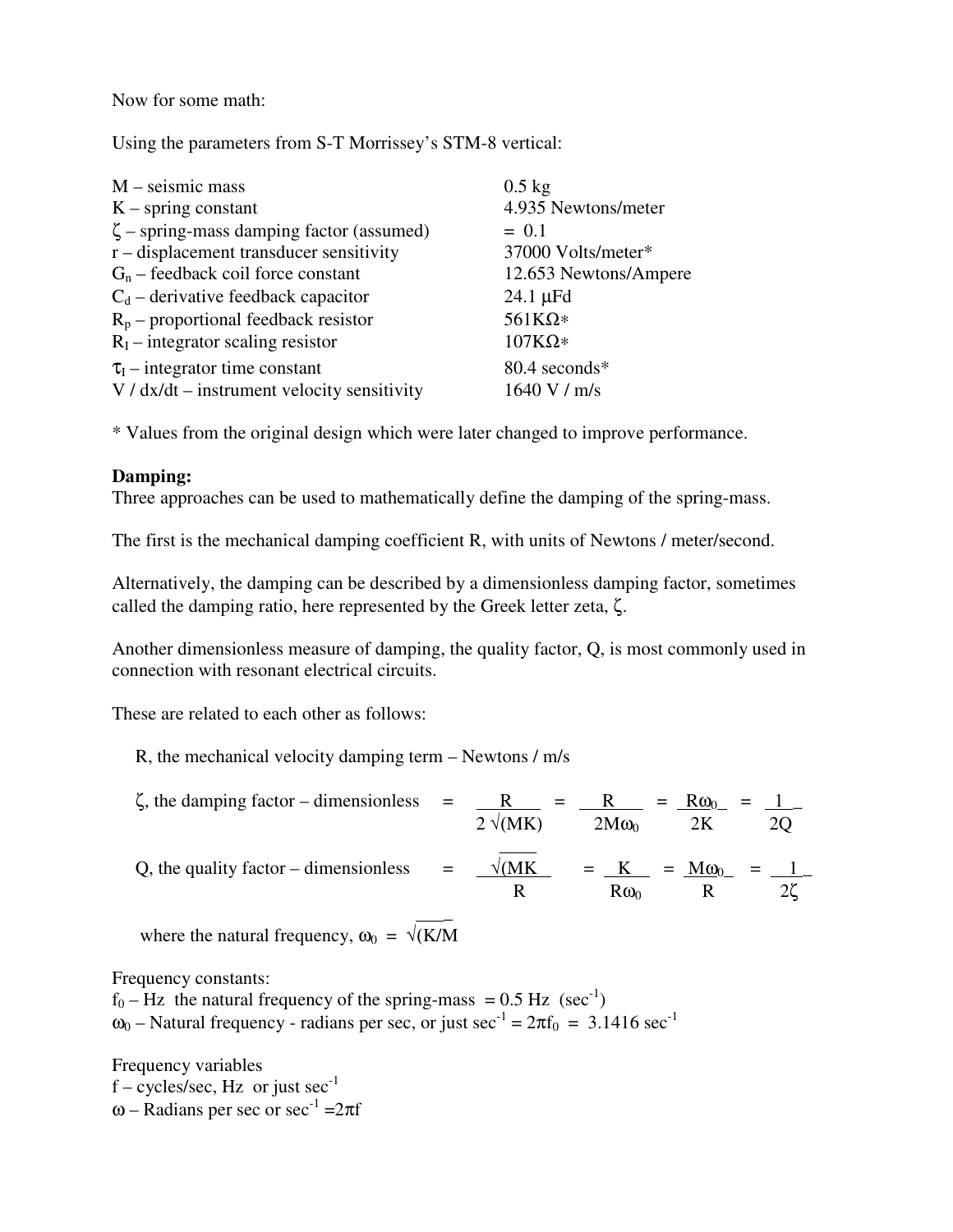Time variables

 $T$  – period = 1/F seconds/cycle or just seconds

 $\tau$  – time constant = T/2 $\pi$  seconds/radian or just seconds

Since the units for  $\tau$  and  $T$  and for  $\omega$  and f are the same, it is often left up to the reader to determine which is meant, and to decide whether the  $2\pi$  factor is required.

In our formulas we will often use the  $\omega$  form for frequency as it avoids many  $\pi$ 's.

## **Observation:**

Applying derivative feedback is exactly the same as applying a mechanical damping factor to our spring-mass. The equivalent velocity damping term,  $R = G_n r C_d$  Newtons / m/s.

That value of R is the same as having a damping coefficient,  $\zeta = G_n r C_d/(2M\omega_0)$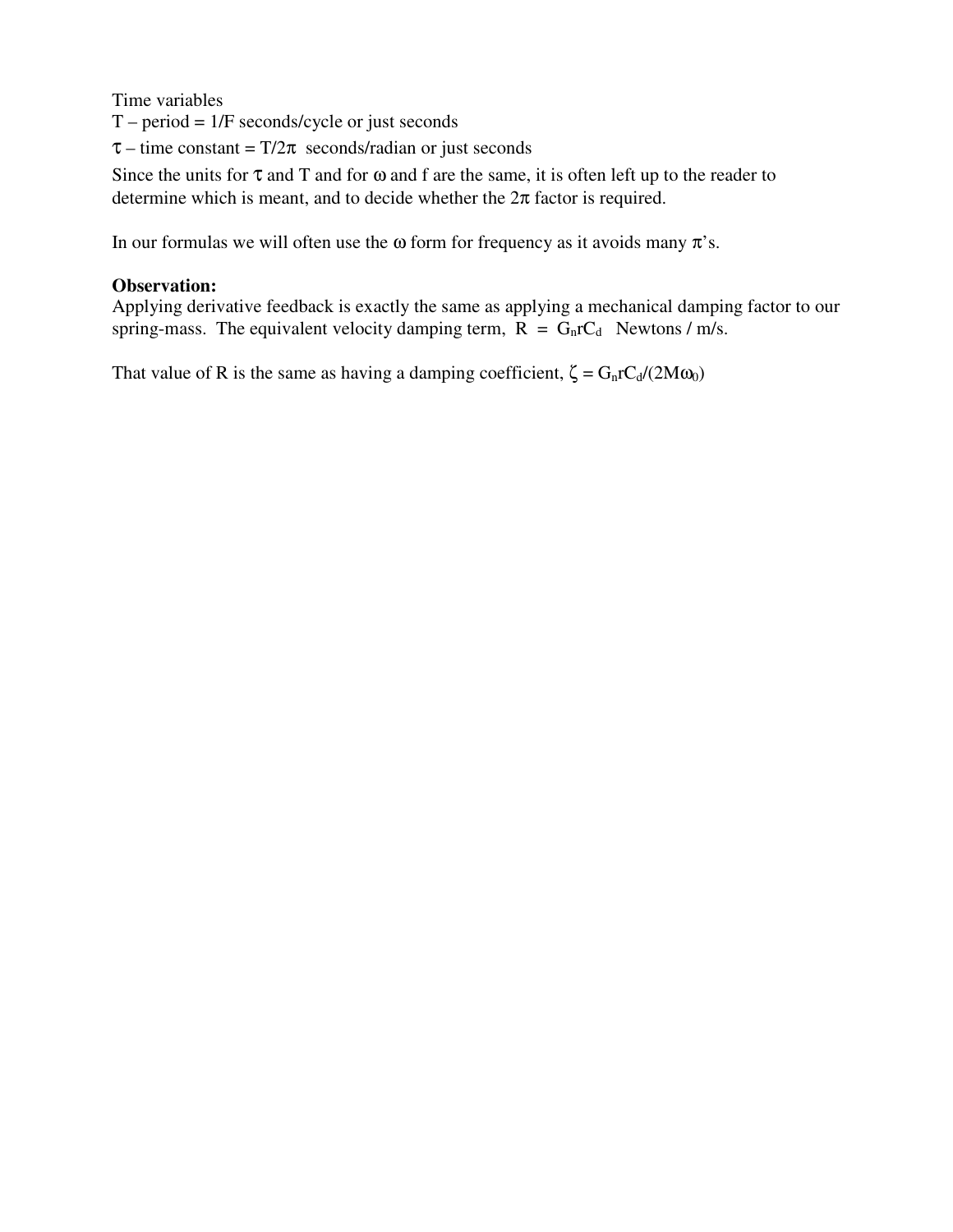